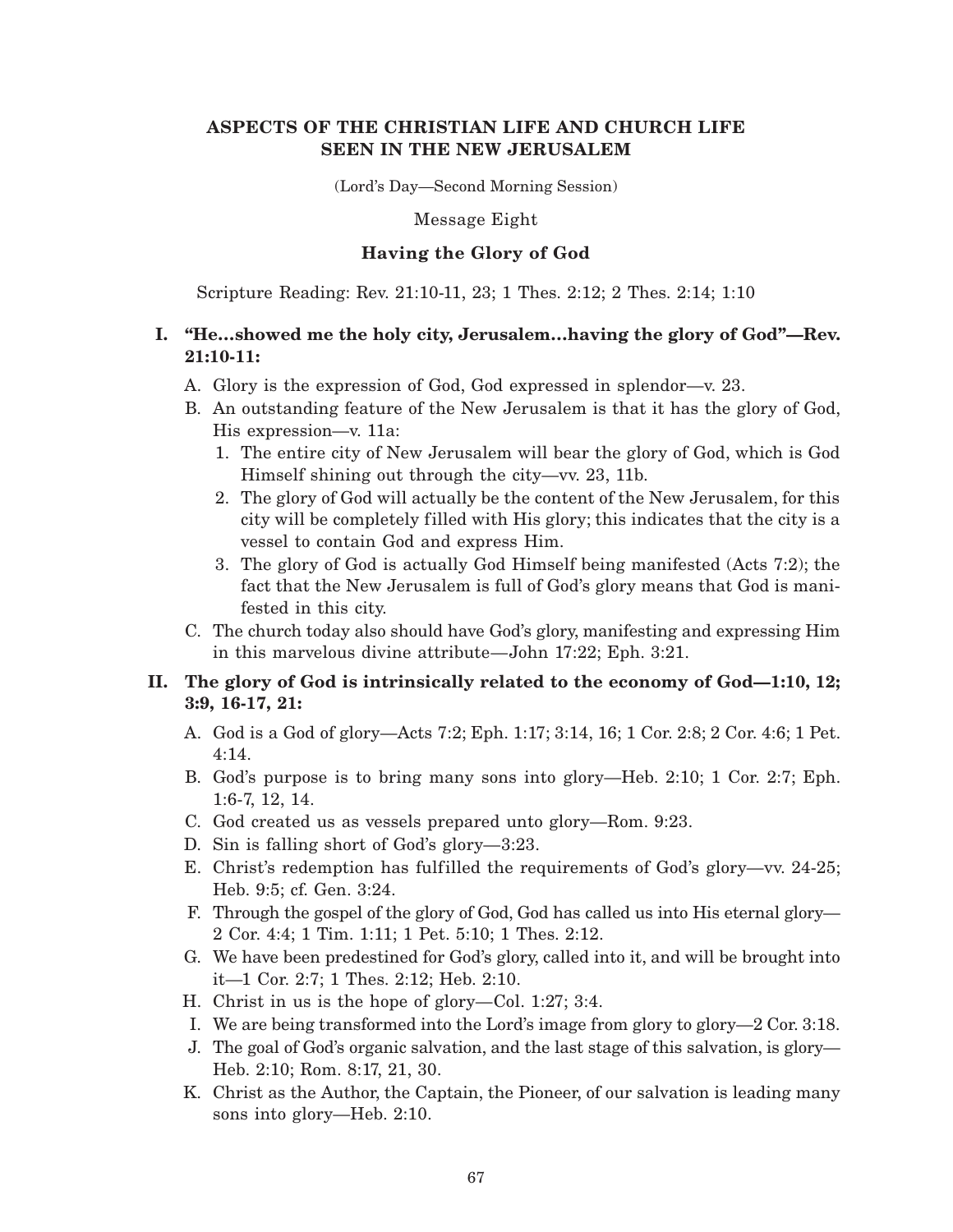- L. We will enter into the highest stage of oneness—the oneness in the divine glory—John 17:22.
- M. There is glory to God in the church—vv. 22-23; Eph. 3:21.
- N. There will be the glory of God in the kingdom—Matt. 6:13; 16:27; 26:64; Rev. 5:12-13.
- O. The believers will be glorified with Christ to bear the glory of God for God's expression in the New Jerusalem—Rom. 8:17, 30; Rev. 21:10-11.
- P. The glory of God in the economy of God involves deification—God becoming man that man may become God in life, in nature, and in expression—John 1:14; Col. 3:4; Heb. 2:10; Rev. 21:10-11.

### **III. God has called us to enter into His kingdom and glory—1 Thes. 2:12:**

- A. God's glory goes with His kingdom and is expressed in the realm of His kingdom—Matt. 6:10, 13b; Psa. 145:11-13:
	- 1. The kingdom is the realm for God to exercise His power so that He may express His glory—Rev. 5:10, 13.
	- 2. The shining of the kingdom is for the glorification of the Father—Matt. 5:16.
	- 3. The kingdom of God is God being manifested through us; the expression of God from within us is the kingdom—vv. 14-15; 1 Cor. 4:20; 10:31.
- B. The kingdom of God is God's manifestation in His glory with His authority for His divine administration; hence, entering into the kingdom of God and entering into the expressed glory of God take place at the same time as one thing—Heb. 2:10; Matt. 5:20; Rev. 21:9-11; 22:1, 5.

# **IV. Through the gospel God has called us "unto the obtaining of the glory of our Lord Jesus Christ"—2 Thes. 2:14:**

- A. The glory which the Father has given the Son (John 17:22) is the sonship with the Father's life and divine nature (5:26) to express the Father in His fullness (1:18; 14:9; Col. 2:9; Heb. 1:3).
- B. This glory the Son has given to His believers so that they also may have the sonship with the Father's life and divine nature (John 17:2; 2 Pet. 1:4) to express the Father in the Son in His fullness (John 1:16).
- C. God has called us unto the obtaining of this glory, the glory of the divine life and the divine nature to express the Divine Being—2 Thes. 2:14.

# **V. The gospel is the gospel of the glory of Christ—2 Cor. 4:4:**

- A. Christ is the image of God and the effulgence of His glory; hence, the gospel of Christ is the gospel of His glory that illuminates and shines forth—Col. 1:15; Heb. 1:3; 2 Cor. 4:3-4; Rev. 6:2.
- B. The gospel is the gospel of the glory of Christ, which illuminates, radiates, and shines in our hearts—2 Cor. 4:4, 6.
- C. Through the illumination of the gospel of the glory of Christ, the Christ of glory as the excellent treasure is received by the believers; now the shining reality of Christ, the embodiment and expression of the Triune God, is the treasure within us—vv. 6-7.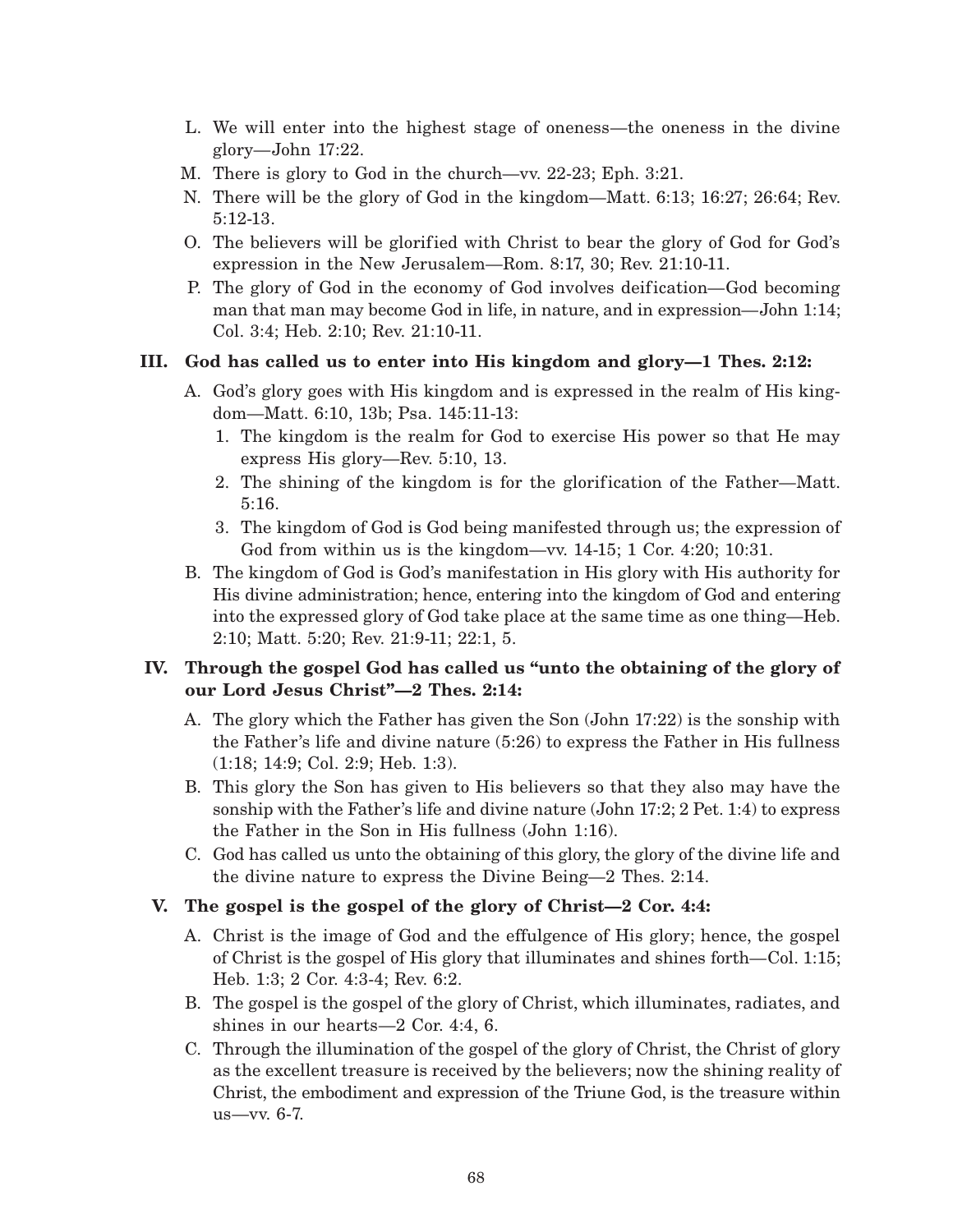- D. God shines in our hearts that we may shine on others so that they may have the knowledge of the glory of God in the face of Jesus Christ, that is, the knowledge of Christ, who expresses and declares God—2:17; 4:2, 5; John 1:18.
- E. Those who receive the gospel of glory through our shining will have Christ as the precious treasure dispensed into them; then, like us, they will be earthen vessels containing this priceless treasure—2 Cor. 4:4, 6-7.

### **VI. The Lord Jesus is coming "to be glorified in His saints"—2 Thes. 1:10:**

- A. Christ is the Lord of glory, and He was glorified in His resurrection and ascension—1 Cor. 2:8; John 17:1; Luke 24:26; Heb. 2:9.
- B. Christ is in us as the hope of glory to bring us into glory—Col. 1:27; Heb. 2:10.
- C. The coming again of Christ in glory has two aspects:
	- 1. On the one hand, the Lord Jesus will come from the heavens with glory— Rev. 10:1; Matt. 25:31.
	- 2. On the other hand, He will be glorified in His saints; that is, His glory will be manifested from within His members, causing their body of humiliation to be transfigured into His glory, conforming it to the body of His glory— 2 Thes. 1:10; Phil. 3:21.
	- 3. "He comes, He comes, Christ comes to glorify me! / My body He'll transfigure, like His own it then will be. / He comes, He comes, redemption to apply! / As Hope of glory He will come, His saints to glorify"—*Hymns,* #949.

#### **Excerpts from the Ministry:**

#### **THE LORD SPIRIT**

#### **Transforming Us into the Image of the Lord of Glory**

We are told in 2 Corinthians 3:18 that we are being transformed "even as from the Lord Spirit." The preposition *from* here indicates that transformation is proceeding from the Spirit rather than being caused by Him. In order for the Spirit to do His transforming work in us, there is the need for a certain essence to be dispensed into us by the Spirit. Therefore, the Spirit is working in us to transform us in life, nature, essence, element, form, appearance, and every aspect of our being by dispensing the divine life, nature, element, and essence into us. This means that the divine life, nature, essence, element, and being are dispensed by the Spirit into our life, nature, essence, element, and being to cause a metabolic change within us. This change is organic, because it is a change in our being by another being, in our life by another life, in our nature by another nature, and in our element and essence by another element and essence. This transformation is from the Lord Spirit.

Christ as the Lord Spirit is now doing a transforming work within us as He imparts Himself into us as life. When we open to Him, behold Him, and reflect Him, we are under the process of transformation. All that He is, is transfused into our being. Through being transfused with what He is, we will be completely transformed. Today we are being transformed into His image from one stage of glory to another, until eventually we will be the same as He. This takes place only by means of Christ as the Lord Spirit.

The glory in 2 Corinthians 3:18 is the glory of Christ as the resurrected and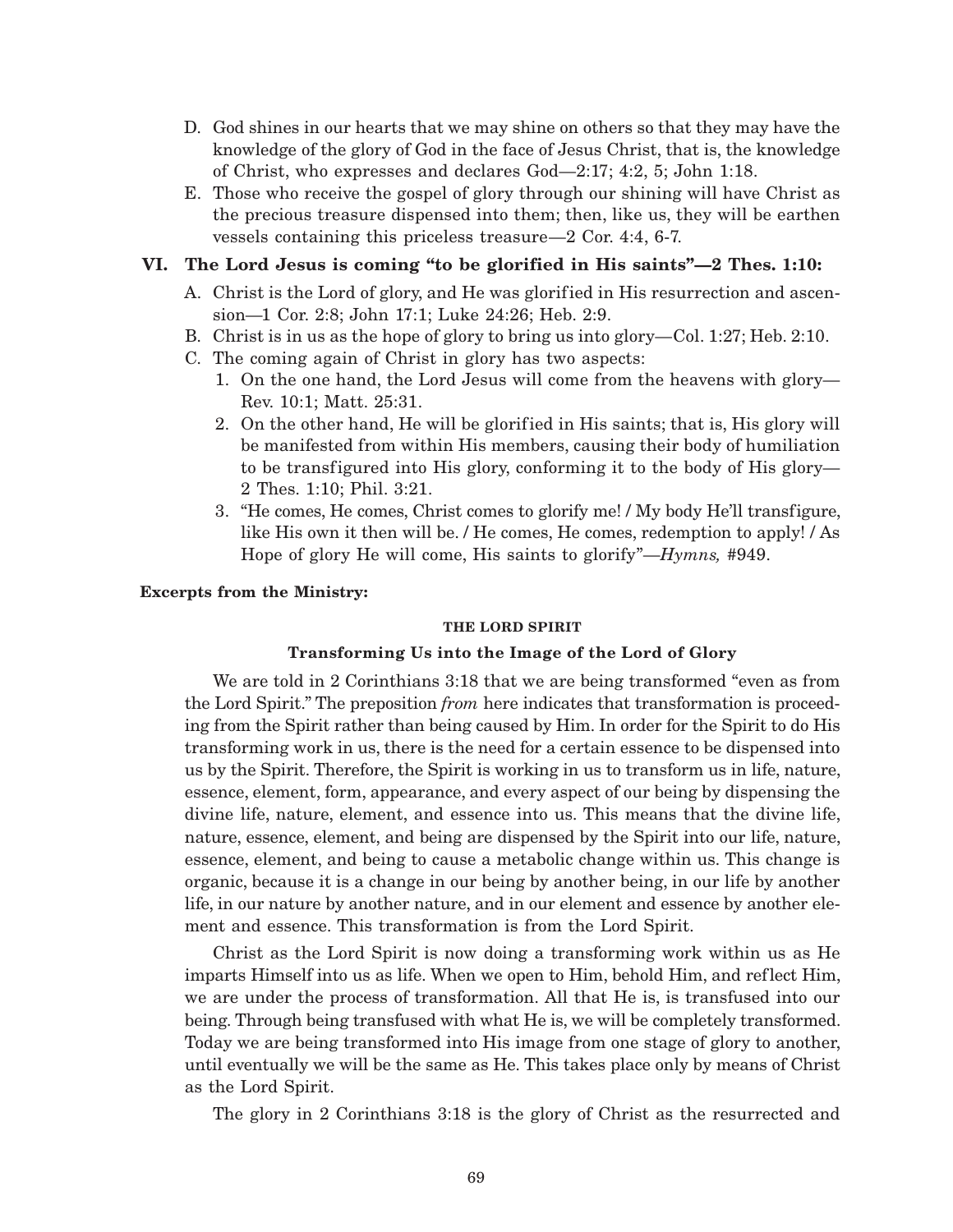ascended One, who as both God and man passed through incarnation, human living, and crucifixion, entered into resurrection, accomplished full redemption, and became a life-giving Spirit. As the life-giving Spirit, the resurrected Christ dwells in us to make Himself and all He has accomplished, obtained, and attained real to us, that we may be one with Him and may be transformed into His image from glory to glory. When we with unveiled face are beholding and reflecting the glory of the Lord, He infuses us with the elements of what He is and what He has done. Thus, we are being transformed metabolically to have His life shape by His life power with His life essence; that is, we are being transfigured, mainly by the renewing of our mind (Rom. 12:2), into His image. This transformation is from glory to glory, that is, from the Lord Spirit to the Lord Spirit. The Lord Spirit is upon the Lord Spirit. This means that the Lord Spirit as the rich supply is continually added into our being.

To be transformed is to have Christ added into our being to replace what we are so that Christ may increase and our natural life may decrease. As the process of transformation takes place within us, the old element of our natural being is carried away, and the glory, the resurrected Christ as the life-giving Spirit, is added into us to replace the natural element. The process of transformation is both organic and metabolic. It is organic because it is related to life, and it is metabolic because it is related to a process in which an old element is discharged and a new element is added.

There is a difference between change and transformation. Transformation involves the process of metabolism. However, something may change in an outward way without any inward metabolic transformation. In the process of metabolism a new element is supplied to an organism. This new element replaces the old element and causes it to be discharged. Therefore, as the process of metabolism takes place within a living organism, something new is added to it to replace the old element, which is carried away. Metabolism thus includes three matters: the supplying of a new element, the replacing of the old element with the new element, and the discharge or the removal of the old element so that something new may be produced.

Transformation is a metabolic process, a metabolic change. The Spirit's work in transforming us involves a change in our whole being—in life, nature, essence, element, form, and appearance. Transformation is not outward change, correction, or adjustment; transformation is altogether an inward, metabolic change of our being. Therefore, we may define transformation as a divine, spiritual metabolism wherein a new element is added to the old to discharge the old and to produce something new.

In 2 Corinthians 3:18 Paul tells us that we are in the process of being transformed into "the same image." This is the image of the resurrected and glorified Christ. To be transformed into the same image is to be conformed to the resurrected and glorified Christ, to be made the same as He is (Rom. 8:29).

When we behold and reflect the glory of the Lord, He infuses us with the element of what He is and what He has done. In other words, He dispenses this element into us. The result is that we are being transformed metabolically to have His life shape by His life power with His life essence. We are then transformed into His image.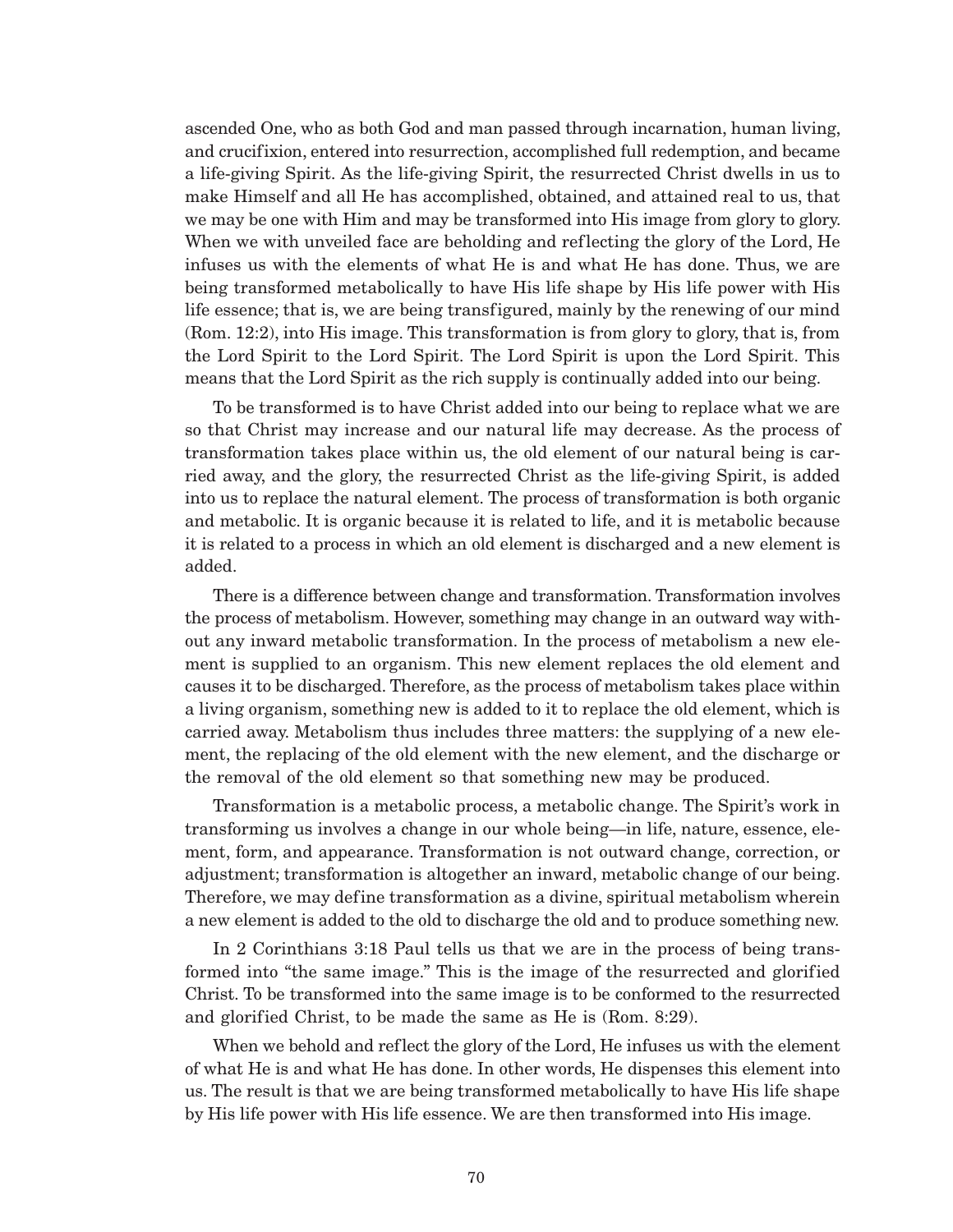The constitution of life involves the life essence, the life power, and the life shape. Every kind of life has these three things—the essence, the power, and the shape. For example, a carnation flower has an essence and a power. Therefore, it is formed into a certain shape. As it grows with the life essence and by the life power, it is shaped into a particular form. It is the same with the divine life. This life has its essence, power, and shape. The shape of the divine life is the image of Christ. Thus, in 2 Corinthians 3:18 we have the thought of being transformed into the same image, the image of the resurrected and glorified Christ. This means that we will be shaped into the image of Christ. Based upon this fact and upon Paul's use of the word *transformed,* we may speak of being metabolically constituted into the image of Christ.

#### **From One Degree of Glory to Another**

In 2 Corinthians 3:18 Paul also tells us that we are being transformed into the same image "from glory to glory." This means that we are being transformed from one degree of glory to another degree. This indicates an ongoing process of life in resurrection. Transformation does not happen once for all; rather, it is gradual, from one degree of glory to another. In the pathway of transformation, we proceed progressively from one level of glory to another level of glory. Transformation is a pathway of glory; it increases from one degree of glory to another degree of glory until we are transformed into the image of the firstborn Son of God.

We need to see that the glory is Christ blossoming in resurrection. When the Lord Jesus was on earth, He was God incarnate. God was concealed within the physical body of the Lord Jesus. Inwardly there was God; outwardly there was the flesh, and with this flesh there was no glory. In John 17:1 the Lord Jesus prayed, "Father, the hour has come; glorify Your Son that the Son may glorify You." When the Lord Jesus prayed that the Father would glorify Him, He actually prayed that He would enter into glory through death and resurrection. In Luke 24:26 He asked the two disciples on the way to Emmaus, "Was it not necessary for the Christ to suffer these things and enter into His glory?" When the Lord Jesus spoke these words, He was already in resurrection. Thus, for Him to enter into His glory was for Him to be in resurrection. This verse reveals clearly that Christ's resurrection was His glorification.

We may use the blossoming of a carnation flower as an illustration of the glory in 2 Corinthians 3:18 being Christ's blossoming in resurrection. After a carnation seed is sown into the earth, the seed dies and then begins to grow up. It sprouts, grows into a plant, and eventually blossoms. This blossoming is the glorification of the carnation seed. Because a carnation seed dies when it is sown into the soil, we may say that its blossoming is its resurrection. Glorification, therefore, is equal to resurrection. Christ's resurrection was His blossoming. This blossoming Christ, the resurrected Christ, is glory.

Furthermore, the resurrected Christ as the glory is the life-giving Spirit. Therefore, we may go on to say that the glory in 3:18 is actually the life-giving Spirit. As previously mentioned, *from glory to glory* in verse 18 means from the Lord Spirit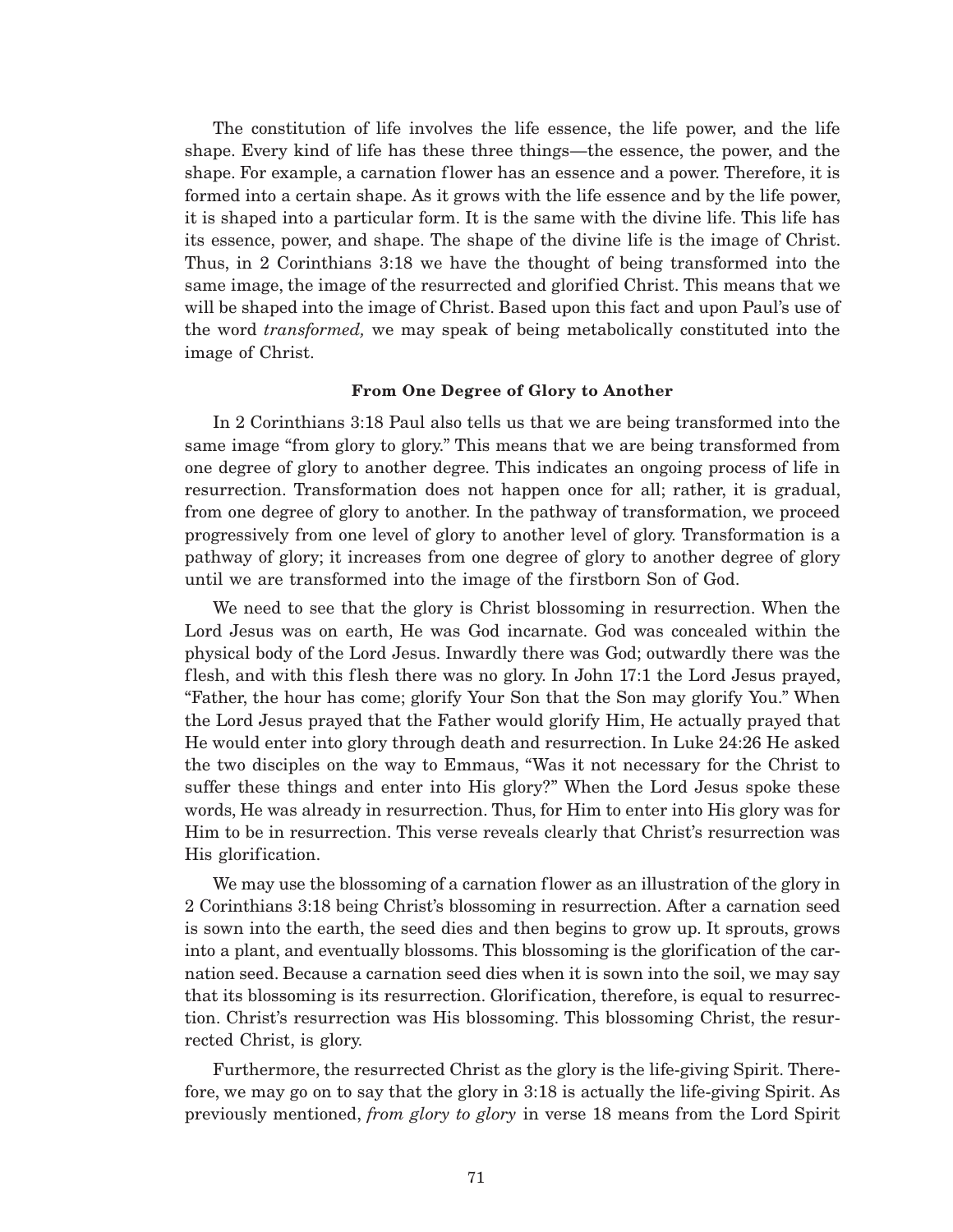to the Lord Spirit, because in this verse *glory* and *Spirit* are synonyms. Therefore, to be transformed from glory to glory is to be transformed from the Spirit to the Spirit. Now we are in the process of being transformed from glory to glory. The more we live and walk in the life-giving Spirit, the more glory is added into our being and the more we are transformed into the same image from glory to glory. To be transformed from glory to glory far surpasses a mere outward improvement of behavior according to religious or ethical teachings.

Today the glory is the resurrected Christ, and this Christ is the Spirit. This means that the Lord as the glory is the Spirit living in us and dwelling in our spirit. Now that we have the Spirit indwelling our spirit, we need to exercise our spirit more and more by praying, reading the Word, and calling on the name of the Lord. The more we exercise our spirit with an unveiled face, the more we will behold the Lord. As we are gazing on Him, we will also reflect Him. While we are beholding and reflecting Him in this way, His element will be added into our being. This new element will replace and discharge the element of our old, natural life, and we will experience transformation, a metabolic change. (*The Conclusion of the New Testament,* pp. 3199-3203)

#### **THE IMAGE OF GOD**

### **The Illumination of the Gospel of His Glory Shining in the Believers**

In 2 Corinthians 4:4 Paul says that "the illumination of the gospel of the glory of Christ, who is the image of God, might not shine on them." This verse indicates that the terms *God, image, Christ, glory, gospel,* and *illumination* are all in apposition to one another; thus, they all refer to the same wonderful person. God is the image, the image is Christ, Christ is the glory, the glory is the gospel, and the gospel is the illumination. First, the expression *the image of God* shows that the image is in apposition to God. God, who is the source, has an image, and this image is simply God Himself. If we see the image of God, we see God; if God disappears, His image disappears as well. Since in verse 4 the image and God are in apposition to each other, they are one. Therefore, the image of God is nothing less than God Himself.

Second, as we have pointed out, the image of God is Christ. As the image of God, Christ is the expression of the invisible God. Third, Christ is the glory. This is confirmed by Hebrews 1:3, which says that Christ is the effulgence of God's glory. Fourth, Christ, the glory, is the gospel. Acts tells us that the believers preached Christ Jesus as the gospel (5:42; 8:35; 11:20; 17:18). This shows that the gospel is not something separate from Christ; rather, Christ is the gospel. Today some Christians in their preaching separate the gospel from Christ. But according to the divine revelation in the Bible, the gospel is a living person, Christ. Christ who is the gospel is the image of God, and the image of God is God. Therefore, the gospel is God Himself embodied and expressed in Christ.

Fifth, the gospel is the illumination, the enlightenment. The gospel is the gospel of the glory of Christ, which illuminates, radiates, and shines in the heart of man.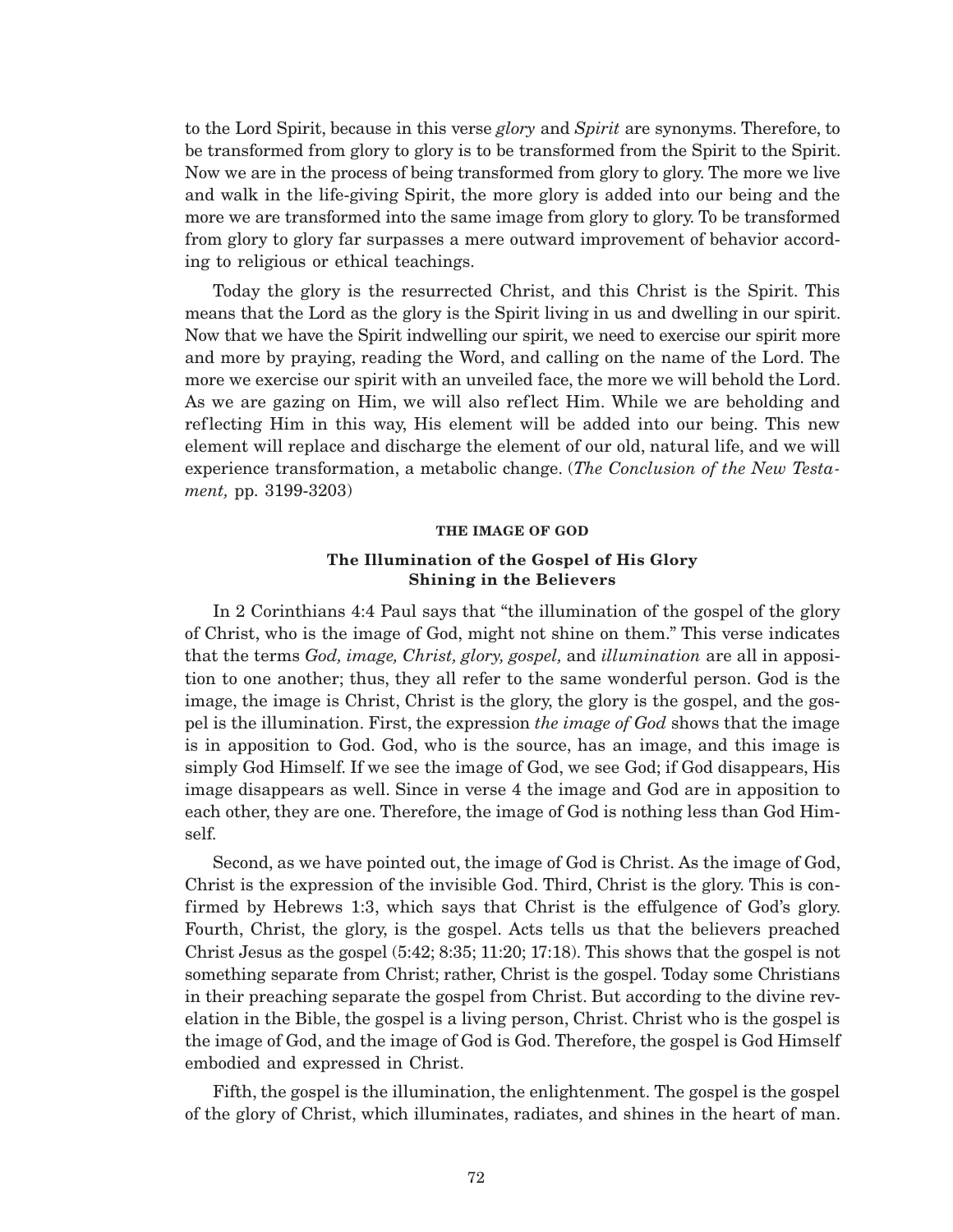When the gospel came to us, it came to us by shining, and this shining brought into us Christ, who is the image of the processed Triune God. As a result, Christ, the living person, was illuminated into our being. Many believers can testify that when they heard Christ as the gospel, a certain impression of Christ entered into them. Although they may try to reject this impression of Christ or erase it from their being, they cannot do it. Once the impression of Christ is illuminated into us, it remains within us forever. This illumination is the gospel, this gospel is the glory, this glory is Christ, Christ is the image of God, and as such, Christ is God. Therefore, what has been illuminated into our being is a living person, the Triune God embodied in Christ, who is the image, the expression, of God.

Furthermore, we need to see that the gospel of the glory of Christ first shines into us, and then it shines out from within us. The more the glory shines within us, the more it penetrates into our being and saturates it. Eventually, the inner glory will consume, swallow up, our entire inward being. Then the light of the gospel of the glory of Christ will shine out through us. Such a shining cannot come by way of teaching; it can come only through the experience of Christ who is Himself the glory of God and the manifestation of God. We praise the Lord that Christ has shone into the depths of our being, that now He is shining within us, and that He will shine throughout our inward being. Therefore, we need to pay attention to the inner shining of Christ as the glory within. The goal of God's economy is that we all shine forth His glory. As we are under such a shining, Christ saturates us with Himself, and we enjoy the sweetness of Christ living in us to be our life and our person.

### **The Illumination of the Knowledge of the Glory of God Being in His Face**

Second Corinthians 4:4, speaking of "the illumination of the gospel of the glory of Christ," refers to four matters: illumination, gospel, glory, and Christ. Verse 6 goes on to say, "The God who said, Out of darkness light shall shine, is the One who shined in our hearts to illuminate the knowledge of the glory of God in the face of Jesus Christ." God's shining in our hearts results in the illumination of the knowledge of the glory of God in the face of Jesus Christ, that is, in the enlightenment that causes us to know the glory of the gospel of Christ. This illumination, the enlightenment, that makes the glory of Christ's gospel known to us, issues from the shining of God in our hearts. God's shining in the universe produced the old creation. His shining in our hearts has made us a new creation, because this shining brings into us, earthen vessels, the marvelous treasure of the Christ of glory.

The shining of God in our hearts is to illumine us that we may know the glory in Christ's face. The glory of God manifested in the face of Jesus Christ is the God of glory expressed through Jesus Christ, who is the effulgence of the glory of God (Heb. 1:3); to know Him is to know the God of glory. In particular, the illumination in 2 Corinthians 4:6, which refers to the shining of God's light on others out from those whose hearts have been enlightened by God, corresponds with the manifestation of the truth in verse 2 and is the same as the shining in Matthew 5:16 and Philippians 2:15. God shines in our hearts that we may shine on others so that they may have